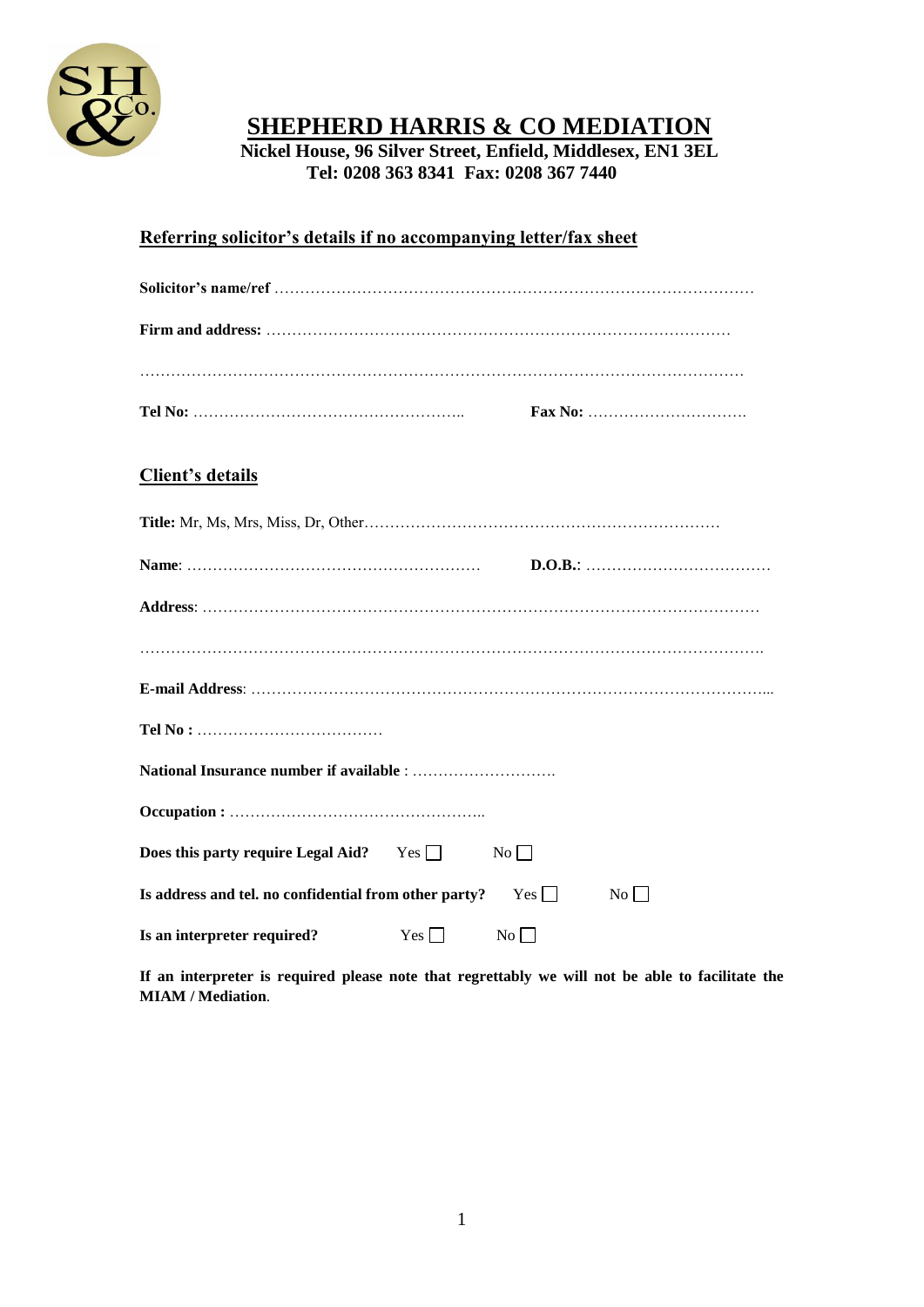## **The other party's details**

| <b>Does this party require Legal Aid?</b> Yes $\Box$ | $No \Box$ |
|------------------------------------------------------|-----------|
| Is an interpreter required for the other party?      | Yes<br>No |

**If an interpreter is required please note that regrettably we will not be able to facilitate the MIAM / Mediation.**

**Do** you require an FM1  $\Box$  FORM A  $\Box$  C100  $\Box$  if Mediation is unsuccessful or does not go **ahead?** 

If so, please tick the relevant box and attach the form to this Referral Form.

#### **Is the Mediation sought concerning:**

Children **or** Property/Finance **or** Both